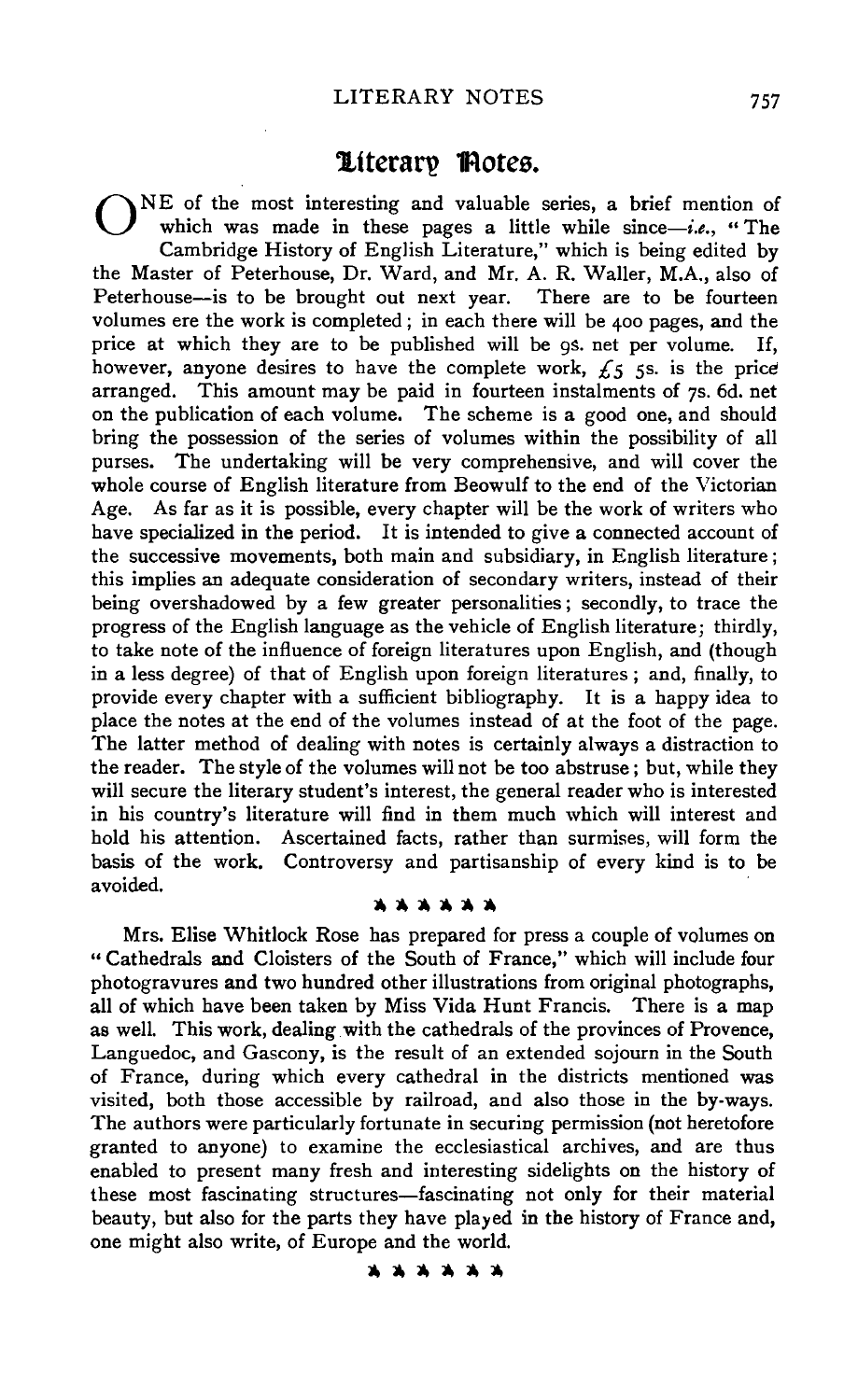A very able and discriminating review appeared in the *Spectator* last month of the German edition of the " Memoirs of Prince Hohenlohe," which was a real pleasure to read after the hundred and one articles of excerpts, mixed with inexpert opinions, which had been thrust upon long-suffering readers, particularly students of European politics. Mr. Heinemann is to publish the English edition of these memoirs, the publication of which, it is now generally known, is authorized by Prince Alexander of Hohenlohe-Schillingsfurst, and who has found it necessary to resign his official position. The original work received the editorial supervision of Professor Curtius, the son of the famous scholar and historian. His **work** of preparation commenced in rgor, during the Prince's lifetime, and immediately after his resignation of the Chancellorship. The translation of the two English volumes is being supervised by Mr. G. C. Chrystal, formerly exhibitioner of Balliol. There are to be five portraits in the work, and a facsimile letter.

## **lltltt:lltlttlttllt**

The late Dr. Salmon, Provost of Trinity College, Dublin, left behind him a work entitled " The Human Element in the Gospels," a commentary on the synoptic narrative. This has been edited and prepared for publication by Dr. White, who is Regius Professor of Hebrew in the University of Dublin. Dr. Salmon was engaged upon this work during the latter years of his life, and has followed the order of St. Mark's Gospel in the main. He has also taken up the sections common to two or three of the synoptists, endeavouring to determine their mutual relations and interdependence. Although neither textual criticism nor exegesis are primary objects of the work, yet it contains much that is suggestive, even though one may not be entirely in accord with the premises. The whole subject exhibits great evidence of the author's original and unconventional method of treatment, so characteristic of this profound thinker and scholar.

#### **1t1tlttlttlttltt**

Probably the finest work dealing with the " History of Painting" which has ever been published, is that by Richard Muther, Ph.D., who is a Professor in the University of Breslau. This work must never be confused with Dr. Muther's "History of Modern Painting," really a supplement to the first-mentioned work. The two make the best account of painting extant. "The History of Painting" has been translated from the German by Mr. George Kriehn, Ph.D. It will be magnificently illustrated. Dr. Muther is a critic of art at once brilliant and sound, whose reputation is now world-wide. There will no doubt be a good demand for the book this Christmas season.

#### **lltlttlttlttlttltt**

It is to be feared whether we ever fully and really understand the black man. There is a certain class or " set" of people who wilfully misunderstand him, and for whom the coloured man nurses a smouldering hate. Therefore any serious and earnest attempt to analyze this all-important question is acceptable to all who try to think of a race with a dark skin as one of God's children, as well as the white man. Mr. R. E. Dennett has written a volume on the subject, which he has entitled " At the Back of the Black Man's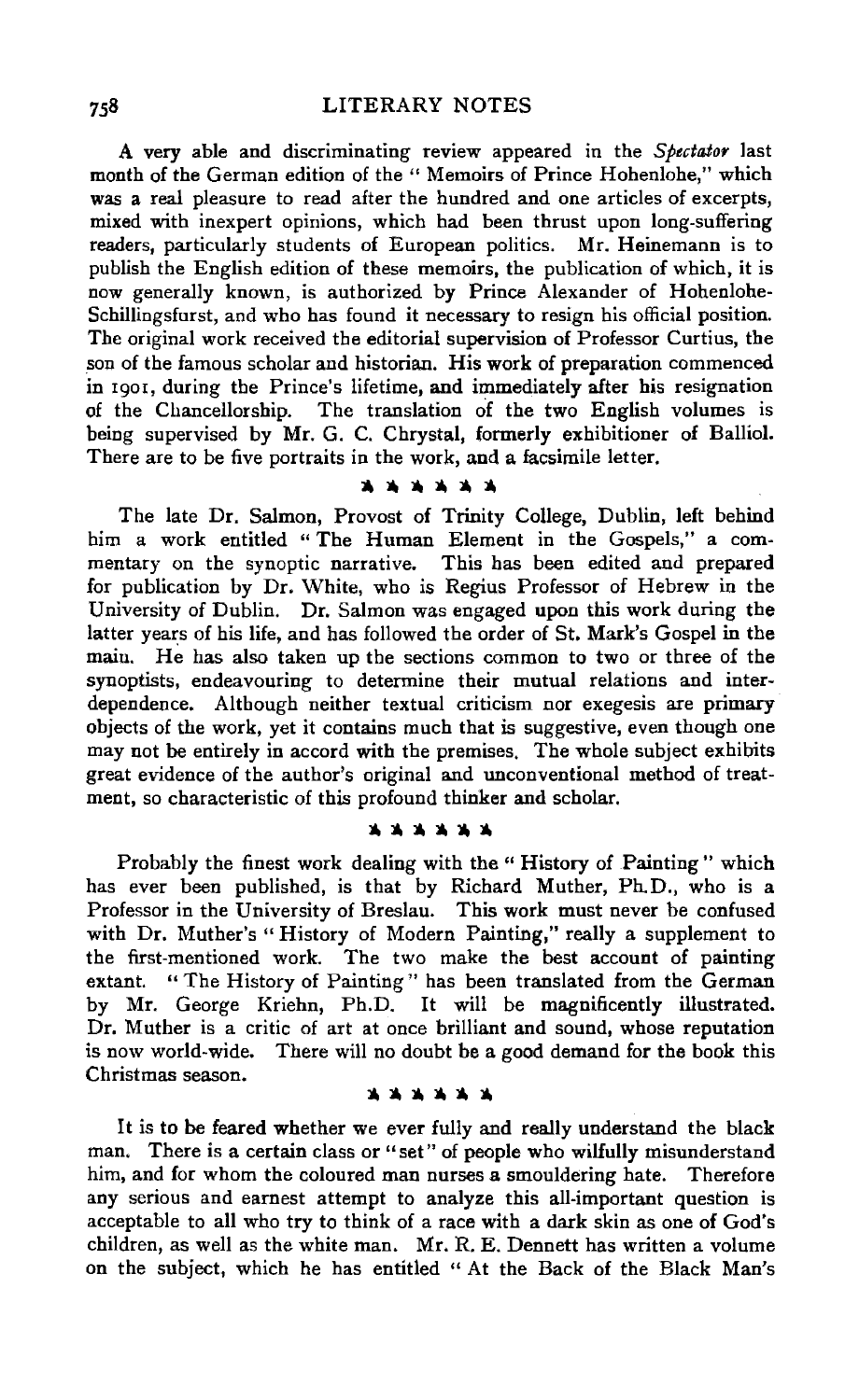Mind." The author candidly sets down at the outset his twofold object in writing the book. He wishes to show that, concurrent with fetishism or Jujuism, there is in Africa a religion giving a much higher conception of God than is generally acknowledged by writers on African modes of thought. He is also anxious to make clear the vital importance of the kingly office to the African communities. In any case, however much one finds to take exception to in this volume, Mr. Dennett certainly seems as if be bad thoroughly, studiously, carefully, and thoughtfully investigated the whole subject.

**llllllllllftllll\** 

Mrs. Elizabeth W. Champney, who has already published some delightful volumes dealing with the Bourbon, Renaissance, and Feudal Chateaux, as well as one on French Abbeys, has recently completed an excellent work, for immediate publication, dealing with the " Romance of Italian Villas." Hardly a score in a thousand who have delighted in the villas, castles, and palaces of Italy are aware of half of the dramatic episodes which have taken place within their walls, or can give the histories of the men and women who exercise such a fascination as they look out from the dim canvases of the masters. Mrs. Champney is in no sense technical; she leaves that to experts. But she gives us some charming descriptions and stories of life in the days of her historic villas, all of which are entertaining.

#### **lllllllllllllftlft**

Everyone knows that it is to the energies of Carlyle that London owes the library in St. James's Square which bears the name of London. A new volume of letters entitled " Carlyle and the London Library" is announced. It is a collection of original letters toW. D. Christie on the founding of the library in 1841. They have been arranged by Miss Mary Christie, and<br>edited by Mr. Frederic Harrison. Carlyle, experiencing the great dis-Carlyle, experiencing the great disadvantage of not having books of reference at hand to work from, and the utter impossibility of working on such great themes as his at the British Museum, conceived the idea of the London Library, and started the machinery for its inauguration. He was supported by the best and most able men of his time, who took up the work and directed it to a satisfactory climax. Among its members may be found the great intellects of to-day-in fact, it is really an adjunct to the Athenæum Club. Moreover, Mr. Hagbert Wright, its present librarian, is an exceptionally able man, a discretionary buyer of books, and possessor Qf a definite mind which is, in addition, discriminating and observant.

#### **:t.:t.lttlftlttlft**

Professor Tucker, Litt.D., in his forthcoming book on ''Life in Ancient Athens," points out in the course of his study of the social and public life of a classical Athenian from day to day, that one of the most difficult tasks of the classical scholar-the author is, by the way, Professor of Classical Philology in the Melbourne University-is to separate the Macedonian Athenian and Athens from the true and genuine classical Athenian of the free and uncontaminated days. The aim of the present volume is to present a picture of the ancient town and its people as it was in the period of its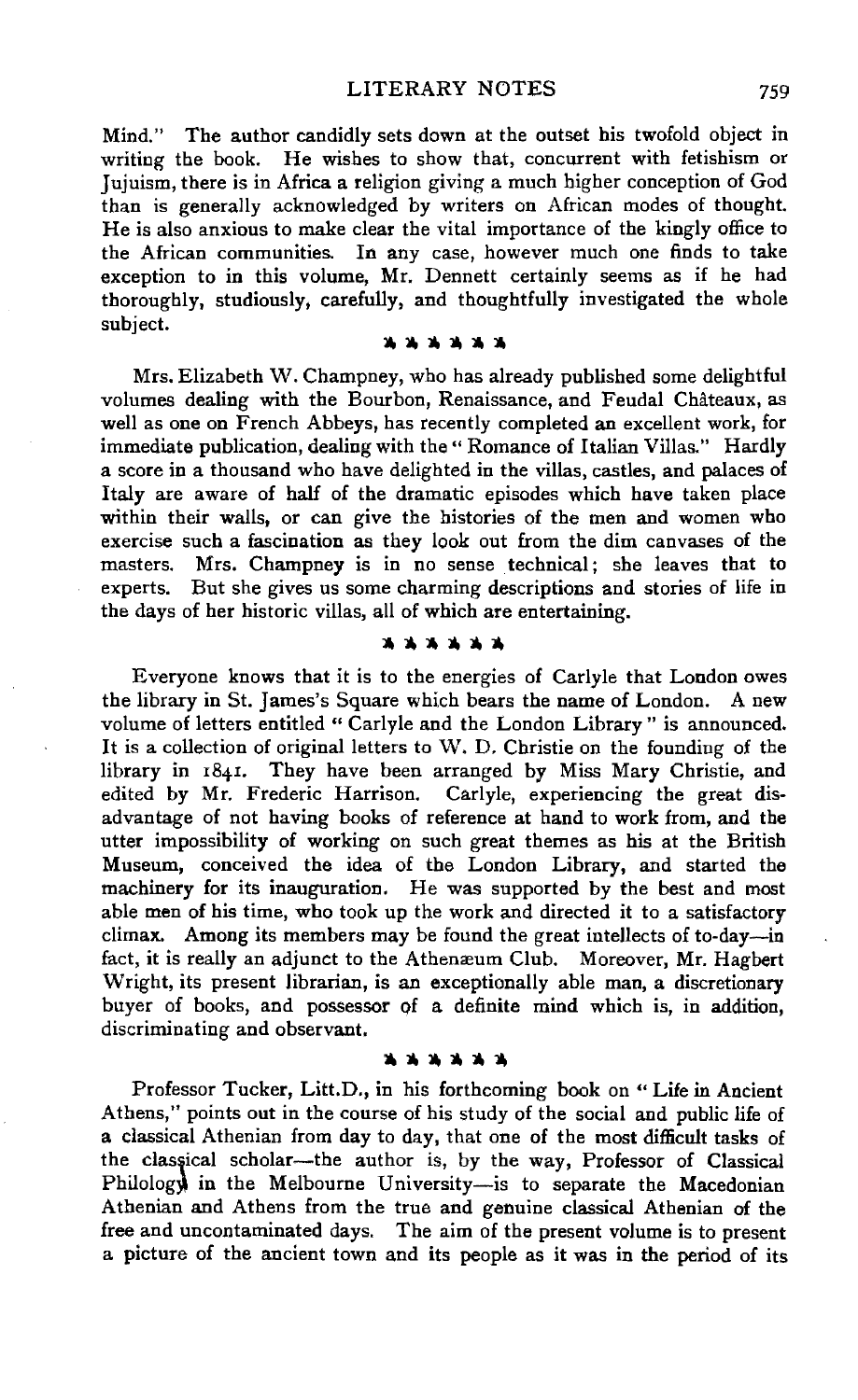**greatest** glory, its most vigorous vitality, and its least adulterated character. **That** period extends from 440 B.c. to 330 B.c.

#### ~llllll~~ **..**

Another book which promises to be of equal interest to the one mentioned in the previous paragraph is Mr. E. A. Barker's volume, " The Political Thought of Plato and Aristotle," in which the author traces the history of political thought in Greece to its culmination in Aristotle. Some considerable stress is laid on the teaching of Plato, and on Aristotle's debt to his predecessor; but the bulk of the work is occupied by an exposition of the leading ideas of Aristotle's politics.

#### lllllllii~~-

Two important volumes dealing with races of people are promised for early publication, which are likely to attract readers of the CHURCHMAN who are deeply interested in missionary work in some form or another. They are "The Lower Niger and its Tribes," by Major Arthur Glyn Leonard, and "Pagan Races of the. Malay Peninsula," by Walter William Skeat, M.A. Both of the authors have gathered their material at first hand.

## \*\*\*\*\*\*

The Rev. W. F. Lofthouse has written a book which attempts to show that the Atonement, rightly understood, is a necessary consequence of sound ethical principles, and that it rests upon a law which is implied by all ethical considerations-the law that the imperative of duty is personal, and that all reformation is a matter, in the last resort, of personal influence. The title of the volume is " Ethics and Atonement."

#### **lllllllllllllllllo**

In a little series of books called " Heart and Life Booklets " has been published a booklet dealing with " The Practice of the Presence of God," being conversations and letters by Brother Lawrence (Nicholas Herman of Lorraine). This is a new and revised edition with an additional letter. Nicholas Herman was lowly born, and an uneducated man, who, after having been a soldier and a footman, was admitted a lay-brother among the Carmelites Déchaussés (bare-footed) at Paris in 1866, where he served in the kitchen of the community.

#### llolllllollllll~

Mr. Paul Elmer More, the present editor of the *Nation,* an American journal, which occupies a position in New York similar to that of the *Spectator* in London, has coming out a fourth series of his "Shelburne Essays." Mr. More, who is also, by the way, literary editor of the *Evening Post* (New York), has already had three little volumes of essays published. The fact that they have been accepted in this country as real studies of exceptional ability and weight by some of the foremost literary critics of our time speaks volumes for the intrinsic value of Mr. More's essays. What Mr. Lucas and Mr. A. C. Benson are to the world of letters in this country, Mr. More is to America. Moreover, the "vogue" of his work is increasing widely. Like the essays of Sainte-Beuve, Mr. More's work appeals to those whose intellects

760